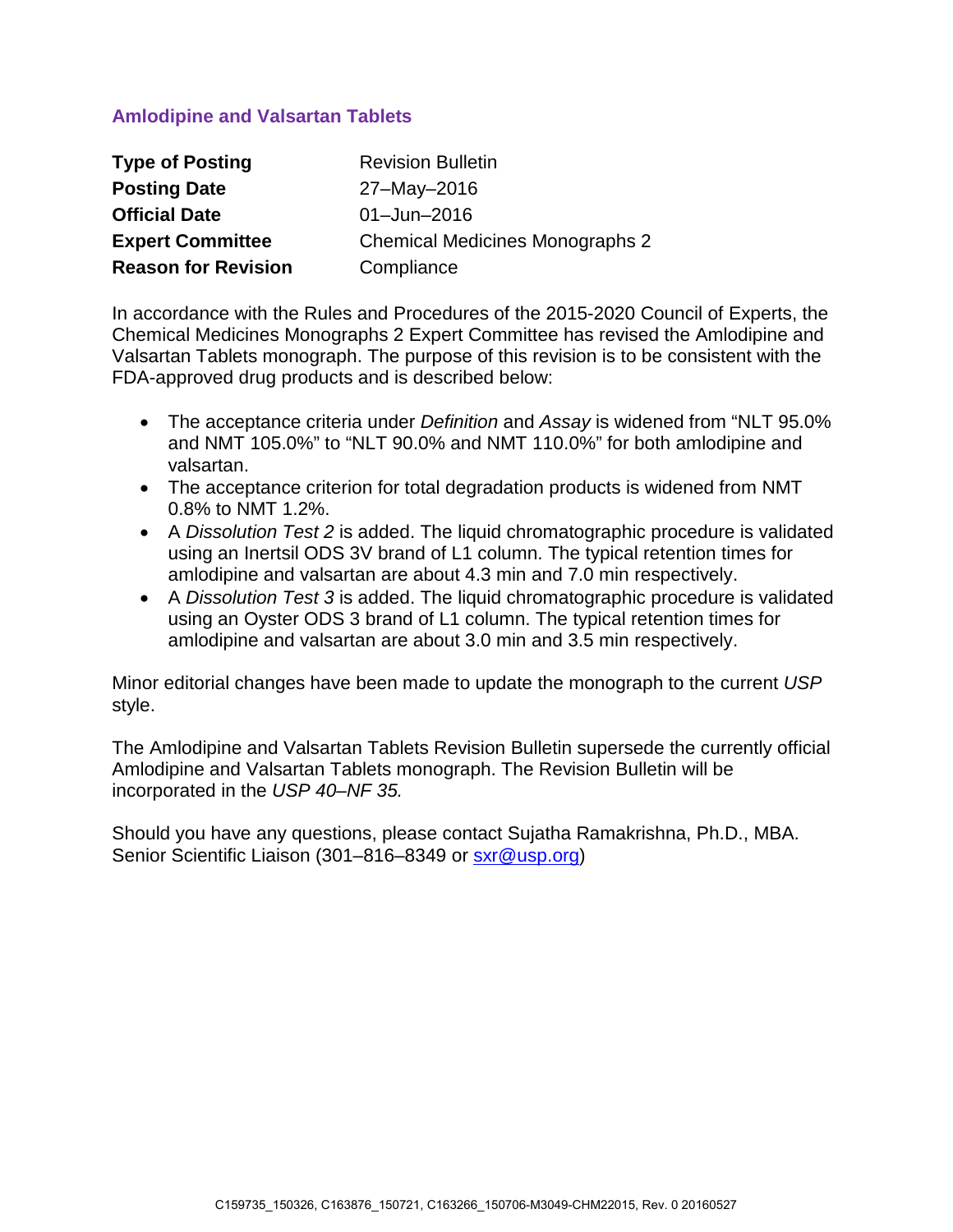# **Amlodipine and Valsartan Tablets Amlodipine and Valsartan Tablets Autosampler:** 10°

- **<sup>A</sup>.** The UV absorption spectra of the major peaks of **Analysis** *Sample solution A* and *Sample solution B* and those of the **Samples:** *Standard solution*, *Sample solution A*, and *Standard solution* exhibit maxima and minima at the *Sample solution B*
- **B.** The retention times of the major peaks of *Sample* amlodipine (C<sub>20</sub>H<sub>25</sub>ClN<sub>2</sub>O<sub>5</sub>) in the portion of Tablets solution A and *Sample solution B* correspond to those of taken:  $$

## **ASSAY**

## • PROCEDURE

• **PROCEDURE**<br>
Solution A: Water and triethylamine (1000:10). Adjust<br>
with phosphoric acid to a pH of 2.8.<br>
Solution B: Methanol and acetonitrile (700:300)<br>
Mobile phase: See Table 1.<br>
Mobile phase: See Table 1.<br>
Mobile p

| Calculate the percentage of the labeled am<br>valsartan ( $C_{24}H_{29}N_5O_3$ ) in the portion of T | <b>Solution B</b><br>(%) | <b>Solution A</b><br>(%) | Time<br>(min) |
|------------------------------------------------------------------------------------------------------|--------------------------|--------------------------|---------------|
| Result = $(r_U/r_S) \times (C_S/C_U) \times 100$                                                     |                          | 50                       |               |
|                                                                                                      |                          | 50                       |               |
| $=$ peak response of valsartan from Sq                                                               |                          | 30                       |               |
| solution B                                                                                           |                          | 30                       | 20            |
| = peak response of valsartan from the<br>solution                                                    | 50                       | 50                       | 20.1          |
| $=$ concentration of LISD Valsartan RS                                                               |                          |                          |               |

**Diluent:** Solution A and Solution B (50:50)<br> **Standard solution:** 0.14 mg/mL of USP Amlodipine<br>
Besylate RS and 0.16 mg/mL of USP Valsartan RS. Add<br>
mathanal to 50% of the final volume to discolve and<br>
mathanal to 50% of methanol to 5% of the final volume to dissolve, and dilute with *Diluent* to volume. **PERFORMANCE TESTS**

**Sample stock solution:** Transfer NLT 10 Tablets into a suitable volumetric flask. Initially add water to 10% of **change to read:**<br>the final volume, and sonicate to disperse as needed. **Change to read:** Add *Diluent*, using about 70% of the final volume, and shake for up to 45 min to disperse. Following disper- • **DISSOLUTION**  $\langle 711 \rangle$ sion, sonicate for 15 min, and shake for 30 min. Dilute with *Diluent* to volume to obtain a solution containing sion, sonicate for 15 min, and shake for 30 min. Dilute<br>with *Diluent* to volume to obtain a solution containing **Buffer:** Dissolve 6.805 g of monobasic potassium<br>known nominal concentrations of 0.1–0.2 mg/mL of phosphate amlodipine and 1.6–6.4 mg/mL of valsartan. Centrifuge the solution for about 10 min at 3000 rpm.

**Sample solution A:** Nominally equivalent to 0.1 mg/ mL of amlodipine in *Diluent* from *Sample stock solution* **Medium:** *Buffer*; 1000 mL **Sample solution B:** Nominally equivalent to 0.16 mg/ **Apparatus 2:** 75 rpm<br>mL of valsartan in *Diluent* from *Sample stock solution* **Time:** 30 min mL of valsartan in *Diluent* from *Sample stock solution*<br>Chromatographic system

(See Chromatography  $\langle 621 \rangle$ , System Suitability.)<br>Mode: LC

*.* **Column:** 3.9-mm × 15-cm; 5-µm packing L1 **Column:** 30° **DEFINITION Flow rate:** 1.0 mL/min **Injection volume:** 10 µL *Change to read:* **System suitability Sample:** *Standard solution* **Suitability requirements**<br>NMT 110.0% as use and of the labeled amount of and **Suitability requirements**<br>NMT 110.0% as usery of the labeled amount of NMT 110.0% **REGITER 10.0% Tailing factor:** NMT 1.5 for both amlodipine and<br>1998 **of the labeled amount of valisartan amount amount amount amount amount amount amount amount amount amount d<br>1998 <b>Relative standard deviati IDENTIFICATION** amlodipine and valsartan<br>• **A** The UV absorption spectra of the major peaks of **Analysis Analysis** 

same wavelengths, as obtained in the *Assay*.<br> **B.** The retention times of the major peaks of *Sample* amodipine (C<sub>20</sub>H<sub>25</sub>CIN<sub>2</sub>O<sub>5</sub>) in the portion of Tablets

$$
Result = (r_U/r_S) \times (C_S/C_U) \times (M_{r1}/M_{r2}) \times 100
$$

- *<sup>r</sup><sup>U</sup>* = peak response of amlodipine from *Sample*
- **Change to read:** *r***<sub>S</sub>**  $r_S$  = peak response of amlodipine from the solution A *Standard solution*
	-
	-
	-
	- $M_{r2}$  = molecular weight of amlodipine besylate, **Table 1** 567.05

Calculate the percentage of the labeled amount of **valsartan (C<sub>24</sub>H<sub>29</sub>N<sub>5</sub>O<sub>3</sub>)** in the portion of Tablets taken:

$$
Result = (r_U/r_S) \times (C_S/C_U) \times 100
$$

- $r_U$  = peak response of valsartan from *Sample*<br>  $r_S$  = peak response of valsartan from the *Sta*
- *<sup>r</sup><sup>S</sup>* = peak response of valsartan from the *Standard*
- $C<sub>S</sub>$  = concentration of USP Valsartan RS in the *Standard solution* (mg/mL)
- 

phosphate and  $0.896$  g of sodium hydroxide in water, and dilute with water to 1000 mL. Adjust with 0.2 N sodium hydroxide or 1 M phosphoric acid to a pH of 6.8.

**Mobile phase:** Acetonitrile, water, and trifluoroacetic acid (500:500:2)

**Diluent:** 1 mg/mL of polysorbate 80 in *Buffer* **Detector System suitability solution:** 0.4 mg/mL each of USP **Assay:** UV 237 nm **Amlodipine Besylate RS and USP Valsartan RS pre-** Amlodipine Besylate RS and USP Valsartan RS pre-**Identification A:** Diode array,  $\bullet$  UV 200–400 nm  $\bullet$  (RB b) result as follows. Initially dissolve in methanol to 40% of the total volume, and dilute with *Buffer* to volume. 1-Jun-2016) **Standard stock solution A:** 0.072 mg/mL of USP

Amlodipine Besylate RS prepared as follows. Initially

2016 The United States Pharmacopeial Convention *All Rights Reserved.*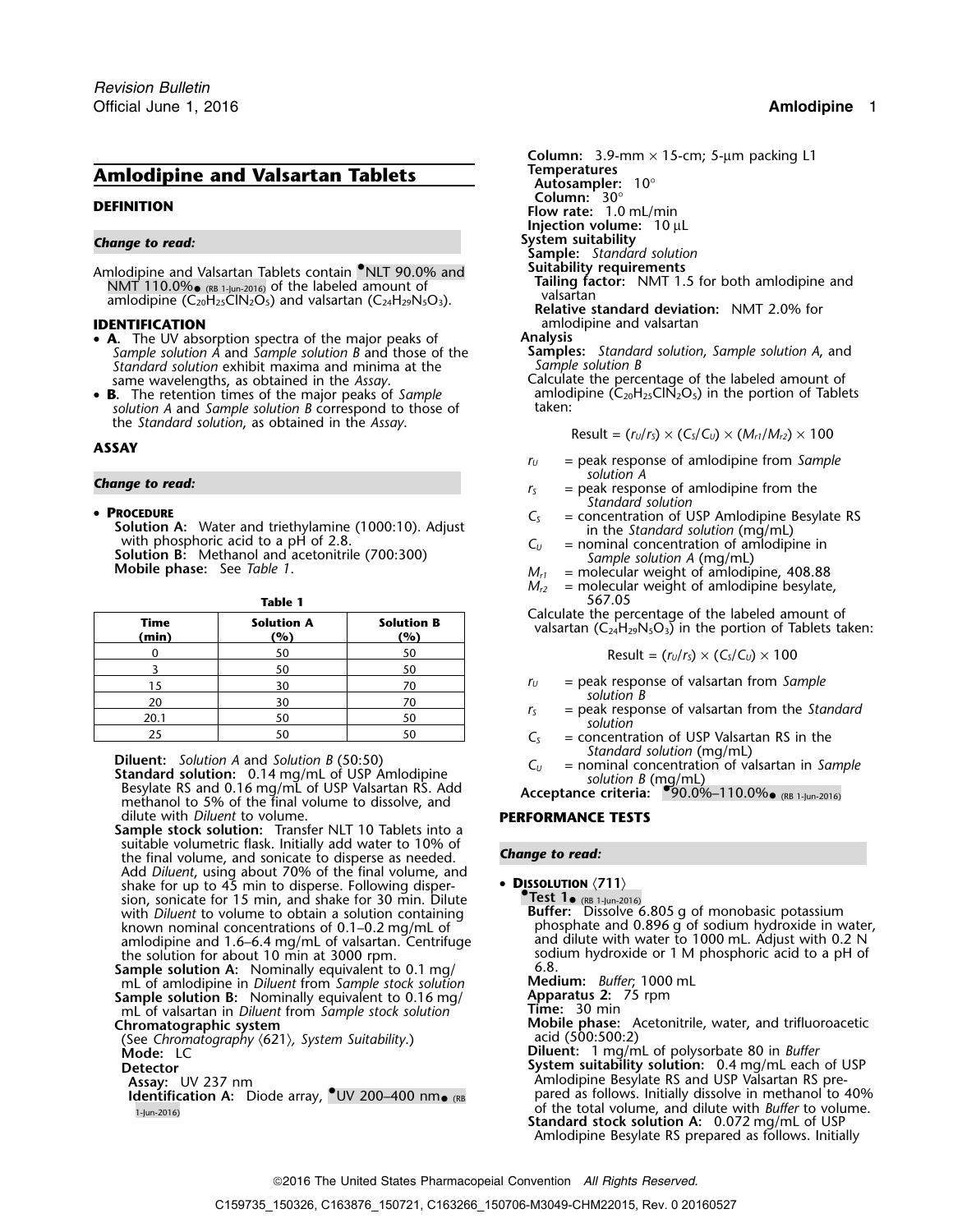dissolve in methanol to 4% of the final volume, and dilute with *Diluent* to volume.

**Standard stock solution B:** 2.2 mg/mL of USP Val-<br>sartan RS in methanol

**Standard solution:** (*L*<sub>1</sub>/1000) mg/mL of amlodipine **Solution B:** Acetonitrile and (*L*<sub>2</sub>/1000) mg/mL of valsartan in *Diluent* from **Mobile phase:** See Table 2. and (*L*<sub>2</sub>/1000) mg/mL of valsartan in *Diluent* from *Standard stock solution A* and *Standard stock solution B*, where *L*<sub>1</sub> is the label claim of amlodipine in mg/Tab-<br>let, and *L<sub>2</sub>* is the label claim of valsartan in mg/Tablet.

**Sample solution:** Pass a portion of the solution under **(min) (%) (%)** test through a suitable filter of 0.45-µm pore size. Discard the first 10 mL of the filtrate.

## **Chromatographic system**

(See *Chromatography*  $\langle 621 \rangle$ *, System Suitability.)*<br> **Mode:** LC<br> **Detector:** UV 230 nm<br> **Column:** 4.6-mm × 15-cm; 4-µm packing L11<br> **Column temperature:** 40°

- 
- 

- 
- 
- 
- 

$$
M_{r1}
$$
 = molecular weight of amlodipine, 408.88

- 
- 
- 
- 
- 
- 
- **•** valsartan (C24H29N5O3) dissolved: **.Test 2:** If the product complies with this test, the
- labeling indicates that the product meets USP *Dissolu*-<br> *tion Test 2*.

**Medium** and **Time:** Proceed as directed in *Dissolution <sup>r</sup><sup>U</sup>* = peak response of valsartan from the *Sample Test 1*; 1000 mL. *solution*

Apparatus 2: 50 rpm<br>**Buffer:** Mix 7.0 mL of triethyamine with 1000 mL of water. Adjust with phosphoric acid to a pH of 3.0. solution A: Acetonitrile and *Buffer* (10:90)<br>Solution B: Acetonitrile and *Buffer* (90:10)

| Time<br>(min) | <b>Solution A</b><br>(%) | <b>Solution B</b><br>(°) |
|---------------|--------------------------|--------------------------|
|               |                          |                          |
|               |                          |                          |
|               |                          |                          |
|               |                          |                          |

Column: 4.6-mm x 13-cm; 4-μm packing L11<br>
Column temperature: 40°<br>
How rate: 1.2 mL/min<br>
How tate: 1.2 mL/min<br>
How tate: 1.2 mL/min<br>
Inection volume: 10 uL<br>
Interviewent and the dilute with Medium to obtume.<br>
amodigine<br>
a mlodipine (C<sub>20</sub>H<sub>25</sub>ClN<sub>2</sub>O<sub>5</sub>) dissolved: <br>Result = (*r<sub>U</sub>*/*r<sub>S</sub>*) × C<sub>S</sub> × *V* × (*M*<sub>*r1</sub>/<i>M*<sub>*r2*</sub>) × (1/*L*<sub>*i*</sub>) × 100 **Flow rate:** 1.5 mL/min</sub>  $M_{12}$ <br>  $M_{23}$  and the percent are of a modified to the discussion of the sample: Standard solution<br>  $M_{12}$  = molecular weight of amodipine from the<br>  $M_{13}$  = molecular weight of amodipine, 408.88<br>  $M_{14}$  = molecular valsartan  $(C_{24}H_{29}N_5O_3)$  dissolved: Result =  $(r_U/r_S) \times C_S \times V \times (M_{r1}/M_{r2}) \times (1/L_1) \times 100$ Result =  $(r<sub>U</sub>/r<sub>S</sub>)$  ×  $C<sub>S</sub>$  ×  $V$  × (1/*L*<sub>2</sub>) × 100 *r<sub>U</sub>* = peak response of amlodipine from the *Sample*<br>solution  $r_U$  = peak response of valsartan from the *Sample*<br>
solution<br>  $r_S$  = peak response of valsartan from the *Standard*<br>
solution<br>  $C_S$  = concentration of USP Valsartan RS in the<br>
Standard solution<br>
Solution<br>
Solution<br>
Solut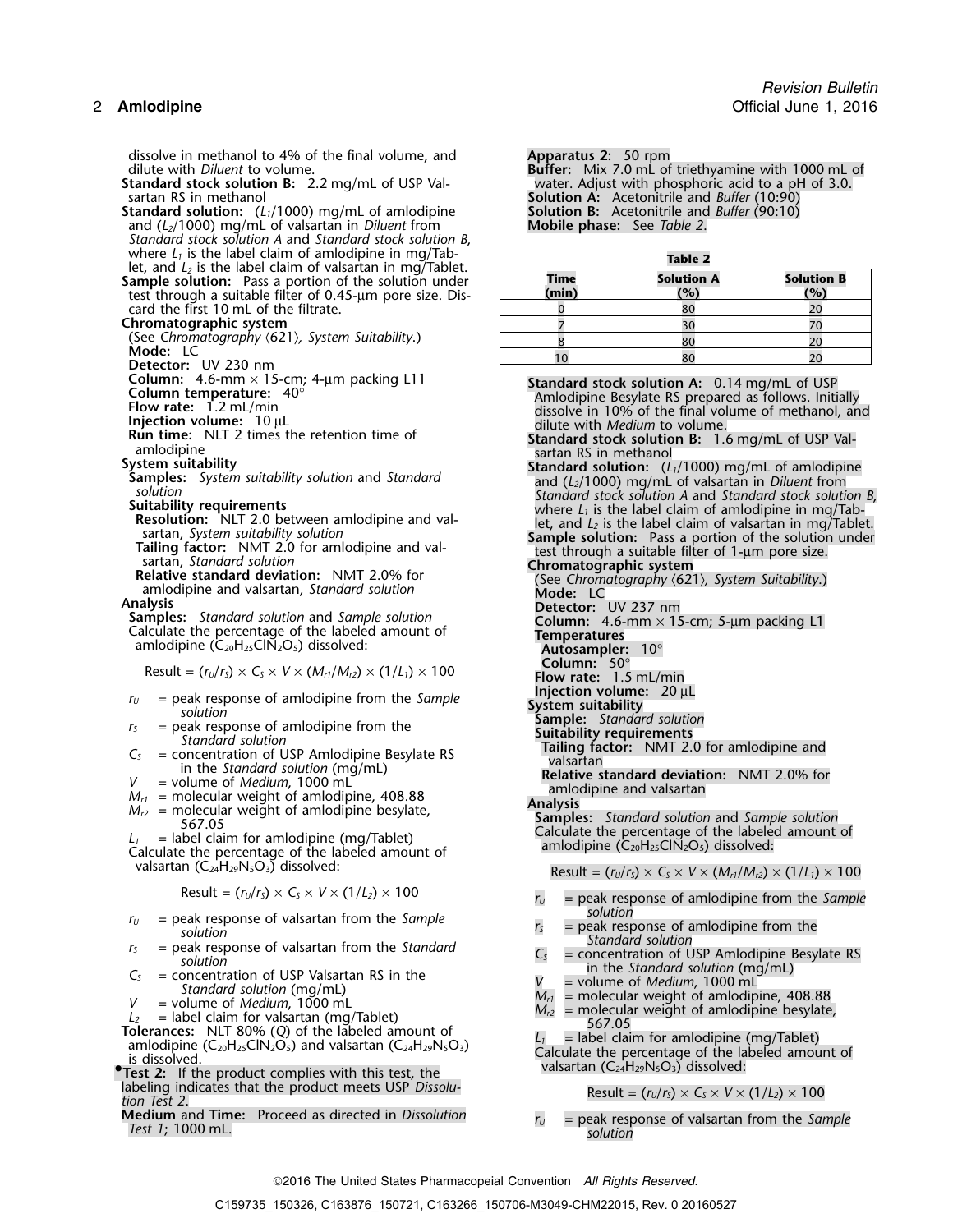- *<sup>r</sup><sup>S</sup>* = peak response of valsartan from the *Standard <sup>r</sup><sup>S</sup>* = peak response of amlodipine from the
- *V* = volume of *Medium*, 1000 mL<br> *V* = volume of *Medium*, 1000 mL<br> *V* = label claim for valsartan (mg/Tablet) *M<sub>rl</sub>*
- 

- **Tolerances:** NLT 75% (*Q*) of the labeled amount of *Mr2* = molecular weight of amlodipine besylate, amlodipine (C<sub>20</sub>H<sub>25</sub>ClN<sub>2</sub>O<sub>5</sub>) and NLT 80% (Q) of the  $\hskip 1.5cm -\hskip 1.5cm -\hskip 1.5cm -\hskip 1.5cm 567.05$
- labeled amount of valsartan  $(C_{24}H_{29}N_5O_3)$  is dissolved. <br>**L**<sub>1</sub> = label claim for amlodipine (mg/Tablet)<br>**calculate the percentage of the labeled amount of**<br>**Calculate the percentage of the labeled amount of Test 3:** If the product complies with this test, the label-<br>
ing indicates that the product meets USP *Dissolution*<br>
valsartan  $(C_{24}H_{29}N_5O_3)$  dissolved:
- ing indicates that the product meets USP Dissolution *Test 3*.

**Medium, Apparatus 2, and Time:** Proceed as directed in *Dissolution Test 1*.

water (10: 0.1: 90)<br> **Solution B:** Acetonitrile, trifluoroacetic acid, and *r<sub>s</sub>* = peak response of valsartan from the Standard

**Solution B:** Acetonitrile, trifluoroacetic acid, and *r<sub>S</sub>* = peak response of value of value  $r_s$  solution water (90: 0.1: 10)  $C_5$ <br> **Mobile phase:** See Table 3.

| $=$ label claim for vaisarian (my/habier)                                                               |                          |                          |                      |
|---------------------------------------------------------------------------------------------------------|--------------------------|--------------------------|----------------------|
| <b>Tolerances:</b> NLT 75% (Q) of the labeled are<br>amlodipine ( $C_{20}H_{25}CN_2O_5$ ) and NLT 80% ( | <b>Solution B</b><br>(%) | <b>Solution A</b><br>(%) | <b>Time</b><br>(min) |
| labeled amount of valsartan ( $C_{24}H_{29}N_5O_3$ ) is                                                 |                          |                          | 0.01                 |
| $(RB 1-lun-2016)$                                                                                       |                          |                          |                      |
| • UNIFORMITY OF DOSAGE UNITS (905): Meet the<br>requirements                                            |                          |                          | 3.0                  |
|                                                                                                         |                          | 90                       | 5.0                  |

**Diluent:** Acetonitrile and water (50:50) **IMPURITIES** 

**Standard stock solution A:** 0.14 mg/mL of USP Amlodipine Besylate RS prepared as follows. Initially *Change to read:* dissolve in *Diluent* about 4% of the final volume, and dilute with *Medium* to volume. • **ORGANIC IMPURITIES**

- sartan RS prepared as follows. Initially dissolve in **lution B,** and **Chrom**<br>about 20% of the final volume of *Diluent*, and dilute directed in the Assay about 20% of the final volume of *Diluent*, and dilute with *Medium* to volume.
- **Standard solution:** (*L*<sub>1</sub>/1000) mg/mL of amlodipine *Standard solution* in the *Assay*.<br> **System suitability solution:** Dissolve a suitable quan-<br> **System suitability solution:** Dissolve a suitable quanand (*L2*/1000) mg/mL of valsartan in *Medium* from **System suitability solution:** Dissolve a suitable quan-*Standard stock solution A and Standard stock solution B,* where *L1* is the label claim of amlodipine in mg/Tab- *dard stock solution A* to obtain a solution containing

let, and L<sub>2</sub> is the label claim of valsartan in mg/Tablet. **1.14 mg/mL of USP Valsartan Rel**<br>**Sample solution:** Pass a portion of the solution under 10.14 mg/mL of USP Amlodipine if test through a suitable filter of 0.45test through a suitable filter of 0.45-µm pore size and discard the first few mL of the filtrate. discard the first few mL of the filtrate. **Sensitivity solution:** 0.14 µg/mL of USP Amlodipine

(See *Chromatography* 〈621〉*, System Suitability*.) *uent* from *Standard stock solution A*

**Tailing factor:** NMT 2.0 for amlodipine and valsartan

**Relative standard deviation: NMT 2.0% for** amlodipine and valsartan **Suitability requirements**

**Samples:** *Standard solution* and *Sample solution* valsartan related compound B and more than 4.<br>Calculate the percentage of the labeled amount of between valsartan related compound B and val-Calculate the percentage of the labeled amount of between valsartan related compound between value of an original b<br>
amlodipine (C<sub>20</sub>H<sub>25</sub>CIN<sub>2</sub>O<sub>5</sub>) dissolved: amlodipine (C<sub>20</sub>H<sub>25</sub>ClN<sub>2</sub>O<sub>5</sub>) dissolved:

*<sup>r</sup><sup>U</sup>* = peak response of amlodipine from the *Sample* **Signal-to-noise ratio:** NLT 10 for amlodipine and *solution* valsartan, *Sensitivity solution*

- *solution Standard solution*
- $C_5$  = concentration of USP Valsartan RS in the  $C_5$  = concentration of USP Amlodipine Besylate RS in the *Standard solution* (mg/mL) = volume of *Medium*, 1000 mL
	-
	- $M_{r1}$  = molecular weight of amlodipine, 408.88  $M_{r2}$  = molecular weight of amlodipine besylate,
	-

$$
Result = (rU/rS) \times CS \times V \times (1/L2) \times 100
$$

- **Solution A:** Acetonitrile, trifluoroacetic acid, and *r<sub>U</sub>* = peak response of valsartan from the *Sample*<br>
vater (10: 0.1: 90)
	-
	- $=$  concentration of USP Valsartan RS in the
	- *Standard solution* (mg/mL)
	- **Table 3 L**<sub>2</sub> = volume of *Medium*, 1000 mL<br> $L_2$  = label claim for valsartan (mg/Tablet)
	- **Time Solution A Solution B Tolerances:** NLT 75% (*Q*) of the labeled amount of **(min) (%) (%) (%) (%) amlodipine (C<sub>20</sub>H<sub>25</sub>ClN<sub>2</sub>O<sub>5</sub>) and NLT 80% (***Q***) of the** labeled amount of valsartan  $(C_{24}H_{29}N_5O_3)$  is dissolved.
		-

- **Standard stock solution B:** 1.6 mg/mL of USP Val-<br> **Mobile phase, Diluent, Sample solution A, Sample so-**<br> **Iution B,** and Chromatographic system: Proceed as<br> **Iution B,** and Chromatographic system: Proceed as
	- **Standard stock solution A:** Prepare as directed for the Standard solution in the Assay.
	- let, and *L2* is the label claim of valsartan in mg/Tablet. 0.08 mg/mL of USP Valsartan Related Compound B RS,
- **Chromatographic system** Besylate RS and 0.16 µg/mL of USP Valsartan RS in *Dil-*
- **Mode:** LC<br>**Mode:** LC **Standard stock solution B:** 0.1 mg/mL of USP<br>**Detector:** UV 237 nm for amlodipine and UV 270 **Amlodipine Related Compound A RS** as free ba **Detector:** UV 237 nm for amlodipine and UV 270 Amlodipine Related Compound A RS as free base pre-<br>Amlodipine Related Compound A RS as free base pre-<br>pared as follows. Add methanol to 5% of the final vol pared as follows. Add methanol to 5% of the final vol-
- **Column:** 4.6-mm × 10-cm; 5-µm packing L1 ume to dissolve, and dilute with *Diluent* to volume.<br> **Standard solution:** 0.0005 mg/mL of USP Amlodip **Flow rate:** 1.5 mL/min **Standard solution:** 0.0005 mg/mL of USP Amlodipine **Injection volume:** 10 µL **Related Compound A RS** as free base, and 0.0003 mg/ **System suitability**<br> **Sample:** Standard solution **Standard Solution** Sample: Standard solution A and **Sample:** Standard solution A and **Sample:** Standard solution A and **Standard** Solution A and **Standard** Solution A and **Sample:** *Standard solution* sartan RS in *Diluent* from *Standard stock solution A* and **Standard Stock solution** A and **Standard stock solution B** respectively Standard stock solution B, respectively System suitability
	-
	- **Samples:** *System suitability solution, Sensitivity solution, and Standard solution*

Analysis<br>**Analysis Resolution:** More than 4.0 between amlodipine and<br>**Samples:** Standard solution and Sample solution **Resolution:** valsartan related compound B and more than 4.0

- 
- **Relative standard deviation:** NMT 5.0% for Result =  $(r<sub>U</sub>/r<sub>S</sub>) \times C<sub>S</sub> \times V \times (M<sub>r1</sub>/M<sub>r2</sub>) \times (1/L<sub>1</sub>) \times 100$  amlodipine related compound A, amlodipine, and valsartan, *Standard solution*